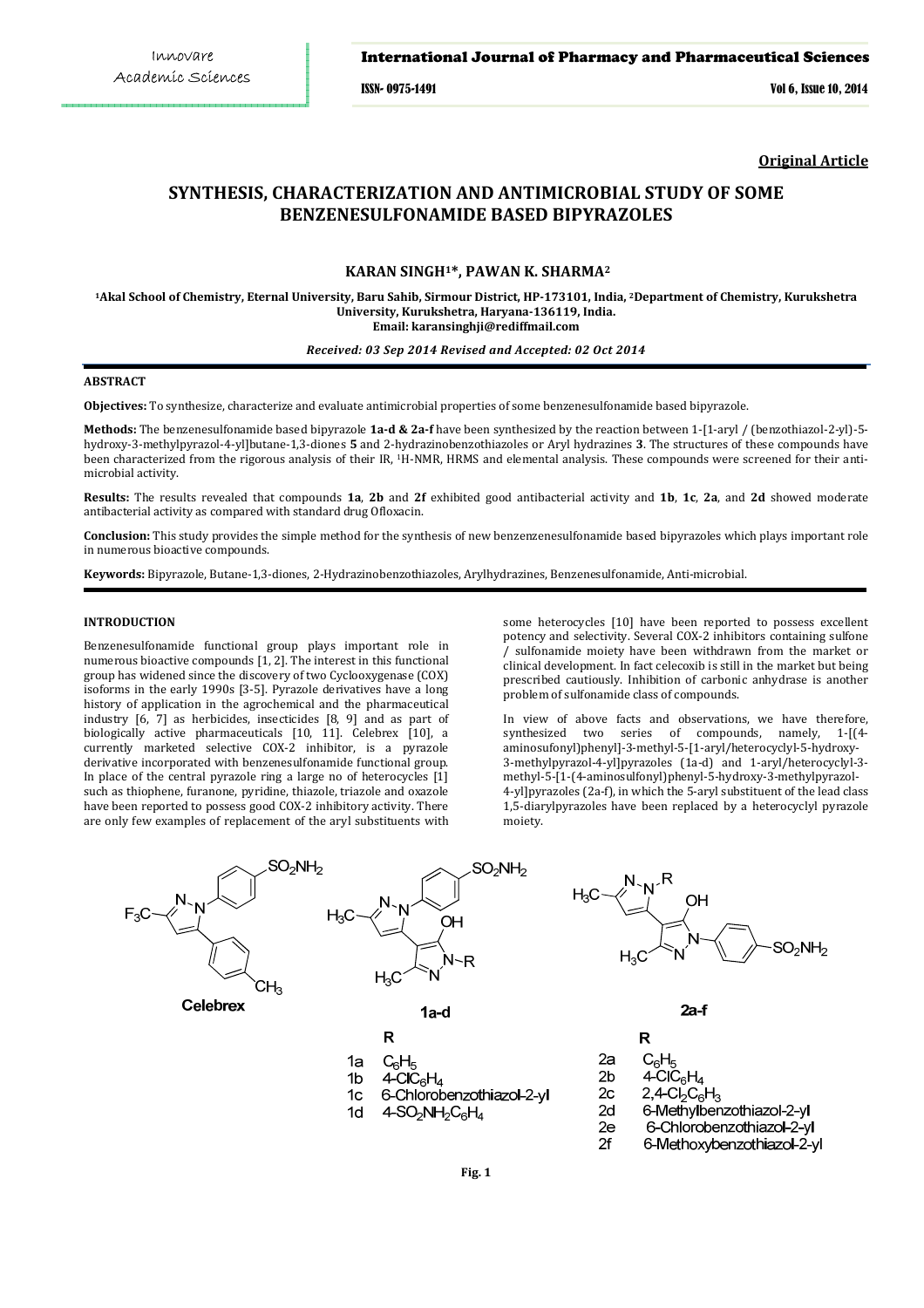### **MATERIALS AND METHODS**

All the chemicals required were purchased from the local suppliers and were purified by established methods. The melting points were recorded by open capillary method and are uncorrected. The purity and homogeneity of the synthesized compounds were routinely ascertained by the thin layer chromatography, performed on plates coated with silica gel-G. All compounds were isolated and purified by thin layer chromatography and column chromatography respectively. The visualization was done using iodine vapours and U. V. light chamber.

The 1H NMR spectra were recorded on a Bruker 300 MHz instrument using  $CDCl<sub>3</sub>$  or DMSO- $d<sub>6</sub>$  solvents and TMS (Tetra methyl silane) as internal standard. Chemical shifts (δ) are reported in ppm and coupling constants *J* are given in Hz. IR spectra were recorded using KBr disks with a Buck Scientific IR M-500 infrared spectrometer. High-resolution mass spectra were measured on a Kratos MS-50 mass spectrometer.

#### **Experimental**

**Synthesis of 4-[5-(1-substituted-5-hydroxy-3-methylpyrazol-4 yl]-3-methylpyrazol-1-yl]benzenesulfonamides (1) and 4-[5 hydroxy-3-methyl-4-(1-substituted-3-methylpyrazol-5 yl)pyrazol-1-yl]benzenesulfonamides (2)** 

### **Phenylhydrazone of DHAA (4a)**

Dehydroacetic acid (DHAA) (3.36 g, 0.02 mol) was dissolved in ethanol (50 ml) by warming and phenylhydrazine (2 ml, 0.02 mol) was added in it while shaking. The contents were stirred for 10 min. and allowed to stand at room temperature for 2 hrs. The yellow solid so obtained was filtered, crystallized from acetonitrile, mp  $211^{\circ}$  (mp 212<sup>°</sup> [12]) yield 81%.

Other hydrazones of DHAA (**4b-4d**) were prepared similarly by treating DHAA with corresponding hydrazines.

#### **4-Chlorophenylhydrazone of DHAA (4b)**

mp 250° (mp 252°[12]), yield 66%.

#### **6-Chlorobenzothiazol-2-ylhydrazone of DHAA (4c)**

mp 185-186<sup>°</sup> (mp 186<sup>°</sup>[13]), yield 60%.

#### **4-Sulfamoylphenylhydrazone of DHAA (4d)**

mp 232-234°, yield 70%, IR (KBr) cm<sup>-1</sup>: 3309-3081 (br, 0-H & N-H stretch), 1716 (s, C=O stretch), 1317 & 1149 (s, SO<sub>2</sub> stretch), <sup>1</sup>H NMR (CDCl<sub>3</sub>, 300MHz): δ 2.28 (s, 3H, pyrone C<sub>6</sub>-CH<sub>3</sub>), 2.64 (s, 3H, CH<sub>3</sub>-C=N-), 6.01 (s, 1H, pyrone C<sub>5</sub>-H), 7.10-7.13 (d, 2H, J=8.8Hz, C<sub>3</sub><sup>-</sup>H & C<sub>5</sub><sup>-</sup>H), 7.71-7.68 (d, 2H, J=8.8Hz, C<sub>2</sub> $-H & C_{6}H$ )

### **1-[5-Hydroxy-3-methyl-1-phenylpyrazol-4-yl]butane-1,3-dione (5a)**

Phenylhydrazone of DHAA (0.01 mol) was dissolved in glacial acetic acid (30 ml) and the solution refluxed for 1.5 hrs. The solvent was distilled off at reduced pressure and the residue was crystallized from acetonitrile, mp  $101^\circ$  (mp  $101$ - $102^\circ$ [12]), yield 66%.

All other compounds were synthesized by following the above procedure.

#### **1-[1-(4-Chlorophenyl)-5-hydroxy-3-methylpyrazol-4-yl]butane-1,3-dione (5b)**

mp 150°(mp 151°[12]), yield 67%.

**1-[1-(6-Chlorobenzothiazol-2-yl)-5-hydroxy-3-methylpyrazol-4-yl]butane-1,3-dione (5c)** 

mp 216° (mp 217°[13]), yield 63%.

### **1-[1-(4-Sulfamoylphenyl)-5-hydroxy-3-methylpyrazol-4-yl] butane-1,3-dione (5d)**

mp 195-197°, yield 55%, IR (KBr) cm<sup>.1</sup>: 3294 & 3174 (br, 0-H & N-H stretch),  $1666$  (s, C=O stretch),  $1324$  &  $1159$  (s, SO<sub>2</sub> stretch), <sup>1</sup>H NMR  $(CDCl<sub>3</sub>, 300MHz): \delta 2.12$  (s, 3H, -CO-CH<sub>3</sub>), 2.51 (s, 3H, pyrazolone C<sub>3</sub>-CH<sub>3</sub>), 6.65 (s, 2H, -CO-CH<sub>2</sub>-CO-), 7.90-8.01 (m, 4H, C<sub>2</sub><sup>-</sup>H, C<sub>3</sub><sup>-</sup>H, C<sub>5</sub><sup>-H</sup> & C<sub>6</sub><sup>-</sup>H).

### **4-[5-(5-hydroxy-3-methyl-1-phenylpyrazol-4-yl)-3 methylpyrazol-1-yl]benzenesulfonamide (1a)**

To an ethanolic solution of 1-[5-hydroxy-3-methyl-1-phenylpyrazol-4-yl]butane-1,3-dione (5 mmol) was added 4-sulfamoyl phenylhydrazine (5 mmol) and the contents having a few drops of concentrated HCl were refluxed for 3 hrs. The reaction mixture was concentrated and cooled at room temperature. A crystalline solid was obtained, filtered and dried. mp 152-154°, yield 51%, IR (KBr) cm-1 : 3570 (m, O-H stretch), 3394 & 3315 (m, N-H stretch), 1624 (s, N-H bend), 1335 & 1162 (s,  $SO_2$  stretch). <sup>1</sup>H NMR (CDCl<sub>3</sub>/DMSO-d<sub>6</sub>): δ1.95 (s, 3H, pyrazolone C<sub>3</sub> $-CH_3$ ), 2.36 (s, 3H, pyrazole C<sub>3</sub> $-CH_3$ ), 6.29 (s, 1H, pyrazole C4-H), 7.22-7.27 (t, 1H, J=7.6Hz, C<sup>4</sup>′″-H), 7.38-7.43 (t, 2H, J=7.6Hz, C<sub>3</sub><sup>*m*-H & C<sub>5</sub><sup>*m*</sup>-H), 7.53-7.56 (d, 2H, J=8.6Hz, C<sub>2</sub><sup>*n*</sup>-H & C<sub>6</sub><sup>*n*</sup>-H),</sup> 7.67-7.70 (d, 2H, J=7.6Hz, C<sub>2</sub><sup>*m*-H & C<sub>6</sub>*m*-H), 7.85-7.88 (d, 2H, J=8.6Hz,</sup> C<sub>3</sub><sup>--</sup>H & C<sub>5</sub><sup>--</sup>H); MS: m/z 409.1212 (M<sup>+</sup>, 35.5%); Anal. Found: C, 58.45; H, 4.80; N, 17.51%. Calcd. for C<sub>20</sub>H<sub>19</sub>N<sub>5</sub>O<sub>3</sub>S: C, 58.67; H, 4.68; N, 17.10%.

### **4-[5-{1-(4-chlorophenyl)-5-hydroxy-3-methylpyrazol-4-yl}-3 methylpyrazol-1-yl]benzenesulfonamide (1b)**

mp 187-189°, yield 53%, IR (KBr) cm<sup>.1</sup>:3360 (m, 0-H stretch), 3230 & 3105 (m, N-H stretch), 1642 (s, N-H bend), 1336 & 1163 (s, SO<sup>2</sup> stretch); <sup>1</sup>H NMR (CDCl<sub>3</sub>/DMSO-d<sub>6</sub>):  $\delta$ 2.01 (s, 3H, pyrazolone C<sub>3</sub>-CH<sub>3</sub>), 2.43 (s, 3H, pyrazole C<sub>3</sub>-CH<sub>3</sub>), 6.36 (s, 1H, pyrazole C<sub>4</sub>-H), 7.38-7.41 (d, 2H, J=8.5Hz, C<sub>3″</sub>-H & C<sub>5″</sub>-H), 7.56-7.59 (d, 2H, J=8.2Hz, C<sub>2″</sub>-H & C<sup>6</sup>″-H), 7.67-7.70 (d, 2H, J=8.5Hz, C<sup>2</sup>′″-H & C<sup>6</sup>′″-H), 7.91-7.94 (d, 2H, J=8.2Hz,  $C_{3}$ <sup>-</sup>H &  $C_{5}$ <sup>--</sup>H); MS: m/z 445.0834 / 443.0826 (M<sup>+</sup>+2 / M<sup>+</sup>, 13.4%); Anal. Found: C, 58.37; H, 4.48; N, 15.51%. Calcd. for C20H18ClN5O3S: C, 54.11; H, 4.09; N, 15.78%.

#### **4-[5-{1-(6-chlorobenzothiazol-2-yl)-5-hydroxy-3-methyl pyrazol-4-yl}-3-methylpyrazol-1-yl]benzenesulfonamide (1c)**

mp 276-277°, yield 52%, IR (KBr) cm<sup>-1</sup>: 3355-3058 (br, 0-H & N-H stretch), 1648 (s, N-H bend), 1338 & 1161 (s,  $SO_2$  stretch); <sup>1</sup>H NMR (CDCl3/DMSO-d6): δ2.00 (s, 3H, pyrazolone C3′-CH3), 2.37 (s, 3H, pyrazole C3-CH3), 6.33 (s, 1H, pyrazole C4-H), 7.40-7.44 (dd, 1H, J=8.5 & 1.9Hz, C<sup>5</sup>′″-H), 7.60-7.63 (d, 2H, J=8.6Hz, C<sup>2</sup>″-H & C<sup>6</sup>″-H), 7.72-7.75 (d, 1H, J=8.5Hz, C<sup>4</sup>′″-H), 7.85-7.86 (d, 1H, J=1.9Hz, C<sup>7</sup>′″-H), 7.89-7.92 (d, 2H, J=8.6Hz, C<sub>3"</sub>-H & C<sub>5"</sub>-H); MS: m/z 502.0460 / 500.0491 (M<sup>+</sup>+2 / M<sup>+</sup> , 100%); Anal. Found: C, 50.67; H, 3.68; N, 16.93%. Calcd. for  $C_{20}H_{17}CIN_6O_3S_2$ : C, 50.35; H, 3.42; N, 16.78%

### **4-[5-hydroxy-3-methyl-4-{3-methyl-1-(4 sulfamoylphenyl)pyrazol-5-yl}pyrazol-1 yl]benzenesulfonamide (1d)**

mp 284°(decomp), yield 54%, IR (KBr) cm<sup>.1</sup>: 3596 (m, O-H stretch), 3374 & 3272 (m, N-H stretch), 1625 (s, N-H bend), 1330 & 1160 (s, SO<sup>2</sup> stretch); <sup>1</sup>H NMR (CDCl<sub>3</sub>/DMSO-d<sub>6</sub>):  $\delta$ 1.95 (s, 3H, pyrazolone C<sub>3</sub>-CH<sub>3</sub>), 2.38 (s, 3H, pyrazole C<sub>3</sub>-CH<sub>3</sub>), 6.30 (s, 1H, pyrazole C<sub>4</sub>-H), 7.57-7.60 (d, 2H, J=8.1Hz, C2"-H & C6"-H), 7.86-7.93 (m 6H, C3"-H, C5"-H, C2"-H, C3"-H, C5"-H & C<sub>6</sub><sup>m-</sup>H); MS: m/z 488.0941 (M<sup>+</sup>, 47.9%); Anal. Found: C, 49.52; H, 4.38; N, 16.93%. Calcd. for C20H20N6O5S2: C, 49.17; H, 4.13; N, 17.20%.

### **4-[5-hydroxy-3-methyl-4-(3-methyl-1-phenylpyrazol-5 yl)pyrazol-1-yl]benzenesulfonamide (2a)**

mp 199-200°, yield 42%, IR (KBr) cm<sup>.1</sup>: 3431 (m, O-H stretch), 3294 & 3216 (m, N-H stretch), 1650 (s, N-H bend), 1332 & 1170 (s, SO<sup>2</sup> stretch); <sup>1</sup>H NMR (CDCl<sub>3</sub>/DMSO-d<sub>6</sub>): δ 1.91 (s, 3H, pyrazolone C<sub>3</sub>-CH<sub>3</sub>), 2.48 (s, 3H, pyrazole C<sub>3</sub>-CH<sub>3</sub>), 6.46 (s, 1H, pyrazole C<sub>4</sub>-H), 6.96-7.49 (m, 8H, C<sub>2</sub><sup>--</sup>H, C<sub>3</sub><sup>--</sup>H, C<sub>4</sub><sup>--</sup>H, C<sub>5</sub><sup>--</sup>H, C<sub>6</sub><sup>--</sup>H, pyrazole C<sub>5</sub>-OH & C<sub>4</sub><sup>---</sup>  $SO_2NH_2$ ), 7.94 (bs, 4H, C<sub>2</sub><sup>*m*-H, C<sub>3</sub><sup>*m*-H, C<sub>5</sub><sup>*m*-H & C<sub>6</sub><sup>*m*-H</sup>); MS: m/z</sup></sup></sup> 409.1204 (M<sup>+</sup> , 37.1%); Anal. Found: C, 58.40; H, 4.78; N, 17.51%. Calcd. for C<sub>20</sub>H<sub>19</sub>N<sub>5</sub>O<sub>3</sub>S: C, 58.67; H, 4.68; N, 17.10%.

### **4-[4-{1-(4-chlorophenyl)-3-methylpyrazol-5-yl}-5-hydroxy-3 methylpyrazol-1-yl]benzenesulfonamide (2b)**

mp 290°, yield 53%, IR (KBr) cm<sup>-1</sup>: 3410 (m, 0-H stretch), 3345 & 3270 (m, N-H stretch), 1553 (s, N-H bend), 1336 & 1163 (s, SO2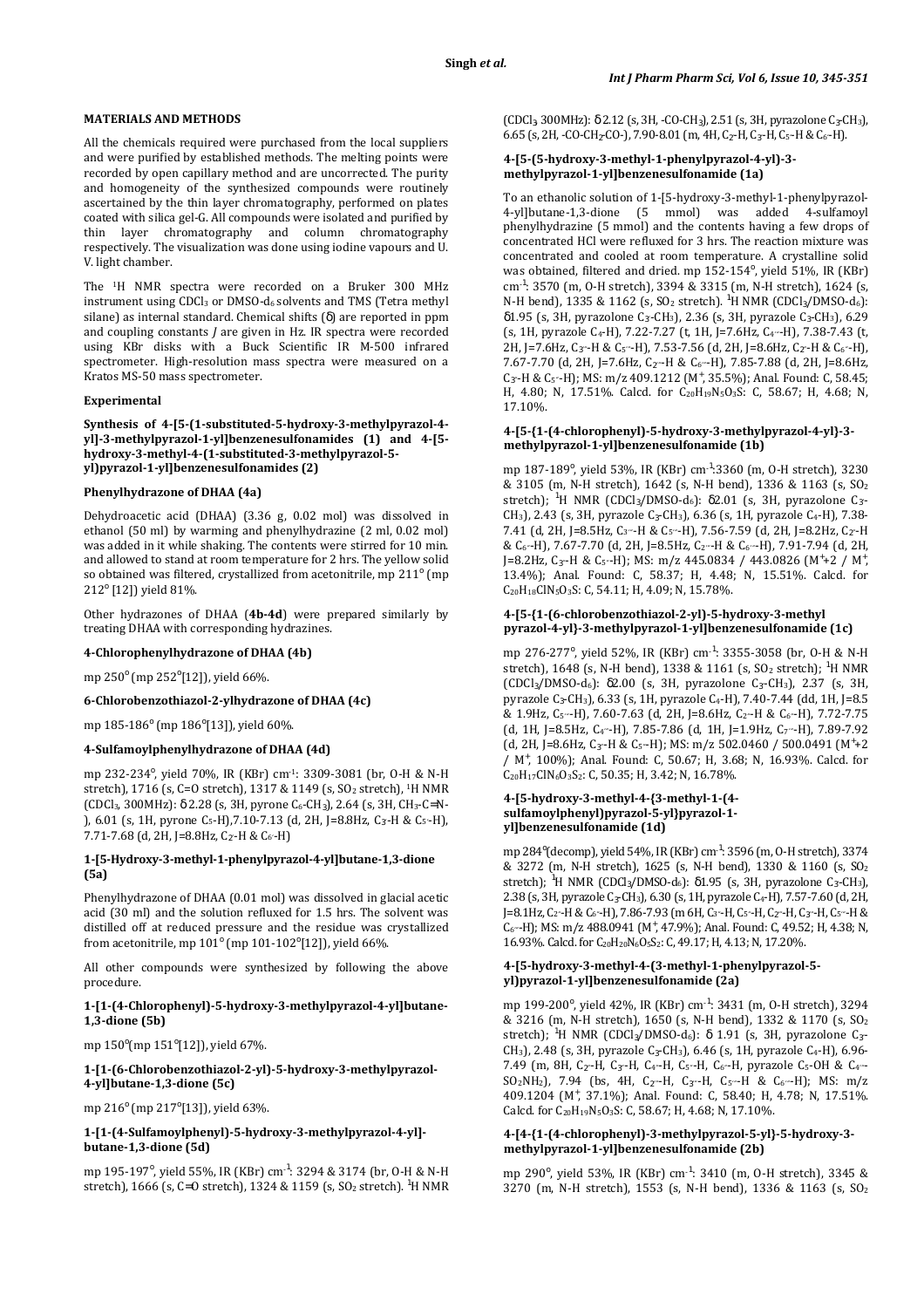stretch); <sup>1</sup>H NMR (CDCl<sub>3</sub>/DMSO-d<sub>6</sub>):  $\delta$  1.99 (s, 3H, pyrazolone C<sub>3</sub> $\sim$ CH<sub>3</sub>), 2.37 (s, 3H, pyrazole C<sub>3</sub>-CH<sub>3</sub>), 6.89 (bs, 2H, pyrazole C<sub>4</sub>-H & pyrazolone C5'-OH), 7.39-7.42 (d, 2H, J=8.8Hz, C<sub>3"</sub>-H & C5"-H), 7.48-7.51 (d, 2H, J=8.8Hz, C<sup>2</sup>″-H & C<sup>6</sup>″-H), 7.93-7.96 (d, 2H, J=8.7Hz, C2′″-H & C<sup>6</sup>′″-H), 8.11-8.14 (d, 2H, J=8.7Hz, C3′″-H & C<sup>5</sup>′″-H); MS: m/z 445.0781 / 443.0827 (M<sup>+</sup>+2 / M<sup>+</sup>, 32.0%); Anal. Found: C, 58.29; H, 4.28; N, 16.93%. Calcd. for C<sub>20</sub>H<sub>19</sub>N<sub>5</sub>O<sub>3</sub>S: C, 58.67; H, 4.68; N, 17.11%.

### **4-[4-{1-(2,4-dichlorophenyl)-3-methylpyrazol-5-yl}-5-hydroxy-3-methylpyrazol-1-yl]benzenesulfonamide (2c)**

mp 158-160°, yield 59%, IR (KBr) cm<sup>.1</sup>: 3510 (m, O-H stretch), 3214 & 3136 (m, N-H stretch), 1587 (s, N-H bend), 1337 & 1185 (s, SO<sup>2</sup> stretch); <sup>1</sup>H NMR (CDCl<sub>3</sub>/DMSO-d<sub>6</sub>):  $\delta$  2.04 (s, 3H, pyrazolone C<sub>3</sub><sup>--</sup> CH<sub>3</sub>), 2.37 (s, 3H, pyrazole C<sub>3</sub>-CH<sub>3</sub>), 6.26 (s, 1H, pyrazole C<sub>4</sub>-H), 7.28-7.32 (dd, 1H, J=8.6 & 2.3Hz, C<sup>5</sup>″-H), 7.43-7.44 (d, 1H, J=2.3Hz, C<sup>3</sup>″-H), 7.52-7.55 (d, 1H, J=8.6Hz, C<sub>6</sub><sup> $-$ </sup>H), 7.83-7.86 (d, 2H, J=8.8Hz, C<sub>2</sub> $-$ -H & C<sub>6</sub><sup>*m*-H</sup>), 7.89-7.92 (d, 2H, J=8.8Hz, C<sub>3</sub><sup>*m*-H & C<sub>5</sub><sup>*m*</sup>-H); MS: m/z 481.0631</sup> / 479.0542 / 477.0431 (M<sup>+</sup>+4 / M<sup>+</sup>+2 / M<sup>+</sup>, 52.3%); Anal. Found: C, 50.11; H, 4.01; N, 14.51%. Calcd. for C20H17Cl2N5O3S: C, 50.22; H, 3.58; N, 14.64%.

### **4-[5-hydroxy-3-methyl-4-{3-methyl-1-(6-methylbenzothiazol-2 yl)pyrazol-5-yl}pyrazol-1-yl]benzenesulfonamide (2d)**

mp 298<sup>ο</sup> , yield 54%, IR (KBr) cm-1 : 3499 (m, O-H stretch), 3110 & 3059 (m, N-H stretch), 1633 (s, N-H bend), 1331 & 1163 (s, SO<sup>2</sup> stretch); <sup>1</sup>H NMR (CDCl<sub>3</sub>/DMSO-d<sub>6</sub>):  $\delta$  2.27 (s, 3H, pyrazolone C<sub>3</sub><sup>--</sup> CH<sub>3</sub>), 2.41 (s, 3H, pyrazole C<sub>3</sub>-CH<sub>3</sub>), 2.48 (s, 3H, C<sub>6″</sub>-CH<sub>3</sub>), 6.34 (s, 1H, pyrazole C4-H), 6.82 (bs, 2H, C<sup>4</sup>′″-SO2NH2), 7.27-7.30 (dd, 1H, J=8.3 & 1.1Hz,  $C_{5}$ <sup> $\sim$ </sup>H), 7.64 (d, 1H, J=1.1Hz,  $C_{7}$  $\sim$ H), 7.66-7.68 (d, 1H, J=8.3Hz, C<sub>4</sub> $-H$ ), 7.99-8.02 (d, 2H, J=8.8Hz, C<sub>2</sub> $-$ H & C<sub>6</sub> $-$ H), 8.07-8.10 (d, 2H, J=8.8Hz, C<sub>3</sub><sup>*m*</sup>-H & C<sub>5</sub><sup>*m*</sup>-H); MS: m/z 480.1041 (M<sup>+</sup>, 100%); Anal. Found: C, 54.58; H, 4.03; N, 17.51%. Calcd. for C<sub>22</sub>H<sub>20</sub>N<sub>6</sub>O<sub>3</sub>S: C, 54.98; H, 4.19; N, 17.49%.

### **4-[4-{1-(6-chlorobenzothiazol-2-yl)-3-methylpyrazol-5-yl}-5 hydroxy-3-methylpyrazol-1-yl]benzenesulfonamide (2e)**

mp 300°(decomp), yield 65%, IR (KBr) cm<sup>-1</sup>: 3511-3077 (br, 0-H & N-H stretch), 1630 (s, N-H bend), 1332 & 1162 (s, SO<sub>2</sub> stretch); <sup>1</sup>H NMR (CDCl3/DMSO-d6): δ 2.23 (s, 3H, pyrazolone C3′-CH3), 2.41 (s, 3H, pyrazole  $C_3$ -CH<sub>3</sub>), 6.35 (s, 1H, pyrazole C<sub>4</sub>-H), 6.82 (bs, 2H, C<sub>4″</sub>-SO<sub>2</sub>NH<sub>2</sub>), 7.38-7.41 (dd, 1H, J=8.7 & 1.8Hz, C<sup>5</sup>″-H), 7.69-7.72 (d, 1H, J=8.7Hz, C<sup>4</sup>″-H), 7.82-7.83 (d, 1H, J=1.8Hz, C7<sup>*n*-</sup>H), 7.97-8.00 (d, 2H, J=8.9Hz, C<sub>2</sub><sup>*m*-H & C<sub>6</sub> $^m$ -H), 8.04-</sup> 8.07 (d, 2H, J=8.9Hz, C<sub>3</sub><sup>*m*-H & C<sub>5</sub><sup>*m*-H</sup>); MS: m/z 502.0460 / 500.0500</sup> (M<sup>+</sup> +2 / M<sup>+</sup> , 100%); Anal. Found: C, 50.05; H, 3.61; N, 16.48%. Calcd. for C22H17ClN6O3S2: C, 50.35; H, 3.42; N, 16.78%.

### **4-[5-hydroxy-4-{1-(6-methoxybenzothiazol-2-yl)-3-methyl pyrazol-5-yl}-3-methylpyrazol-1-yl]benzenesulfonamide (2f)**

mp 304°, yield 73%, IR (KBr) cm<sup>-1</sup>: 3500-3083 (br, O-H & N-H stretch), 1627 (s, N-H bend), 1334 & 1165 (s, SO<sub>2</sub> stretch). <sup>1</sup>H NMR (CDCl<sub>3</sub>/DMSO-  $d_6$ ): δ 2.19 (s, 3H, pyrazolone C<sub>3</sub>-CH<sub>3</sub>), 2.39 (s, 3H, pyrazole C<sub>3</sub>-CH<sub>3</sub>), 3.86 (s, 3H,  $C_{6}$  $-OCH_3$ ), 6.36 (s, 1H, pyrazole  $C_4$ -H), 6.99-7.03 (dd, 1H, J=8.9 & 2.5Hz, C<sup>5</sup>″-H), 7.18 (bs, 1H, pyrazolone C<sup>5</sup>′-OH), 7.38-7.39 (d, 1H, J=2.5Hz,  $C_7$ <sup>-</sup>H), 7.62-7.65 (d, 1H, J=8.9Hz,  $C_4$ <sup>-</sup>H), 7.94-7.97 (d, 2H, J=8.8Hz,  $C_2$ <sup>--</sup>H & C<sub>6</sub><sup>m-</sup>H), 8.01-8.04 (d, 2H, J=8.8Hz, C<sub>3</sub><sup>m-</sup>H & C<sub>5</sub>m-H); MS: m/z 496.0979 (M<sup>+</sup>, 100%); Anal. Found: C, 53.35; H, 3.92; N, 16.78%. Calcd. for C22H20N6O4S2 requires: C, 53.21; H, 4.06; N, 16.92%.

### **Evaluation of antibacterial activity**

A Disc Diffusion Method (Kirby Bauer Method) was employed for the *in vitro* study of antibacterial activity against two gram positive bacteria namely *Staphylococcus aureus* and *Bacillus subtilis* and two gram negative bacteria namely *Salmonella species* and *Pseudomonas species*. Ofloxacin was used as standard drug.

Approximately 4 to 5 well isolated colonies of the bacterial strain are inoculated into 5 ml of nutrient broth and incubated at 37°C. After standardization of bacterial suspension, sterile cotton swap was immerged in it and the swap was rotated several times, with firm pressure on the inside wall of the tube to remove excess fluid. Nutrient agar media plate was prepared with a depth of 4 mm (millimetre).

Dried surface of nutrient agar plate was inoculated by streaking the swab 3 times over the entire agar surface. Antibacterial impregnated disc was placed on the surface of the agar using sterile forceps and disc was pressed gently to provide uniform contact. Compounds (1a-1d and 2a-2f) were evaluated for antibacterial activity.

### **RESULTS AND DISCUSSION**

Condensation of appropriate hydrazine and 1,3-diketone is one of the most widely used methods for the synthesis of pyrazoles. Mechanism of this apparently simple reaction still evolves a lot of interest in the scientific community as complications are encountered in the delineation of reaction pathways when a substituted hydrazine and an unsymmetrical 1,3-diketone react.

The present study concerns the preparation of bipyrazoles incorporated with benzenesulfonamide functional group. The reaction of dehydroacetic acid (DHAA) with aryl / benzothiazol-2-yl hydrazines (**3a-d**) in ethanol resulted in the formation of hydrazones (**4a-d**) which on refluxing in acetic acid underwent a rearrangement involving a nitrogen nucleophilic attack at the C2 lactone carbonyl with ring opening to yield 1-[1-aryl / (benzothiazol-2yl)-5-hydroxy-3-methylpyrazol-4-yl]-butane-1,3 diones (**5a-d**) (Scheme 1).

Various arylhydrazines [15] and 2-hydrazinobenzothiazoles [16] needed for the present study, were prepared according to the literature procedures. The bipyrazoles (**1a-d**) were prepared by the reaction between 1-[1-aryl / (benzothiazol-2yl)-5-hydroxy-3 methylpyrazol-4-yl]-butane-1,3-diones (**5a-d**) and (4 aminosulfonyl)phenyl hydrazine as shown in scheme-3.



A plausible mechanism [14] for the formation of 1-[1-aryl / (benzothiazol-2yl)-5-hydroxy-3-methylpyrazol-4-yl]-butane-1,3-diones (**5a-d**) is outlined in Scheme 2.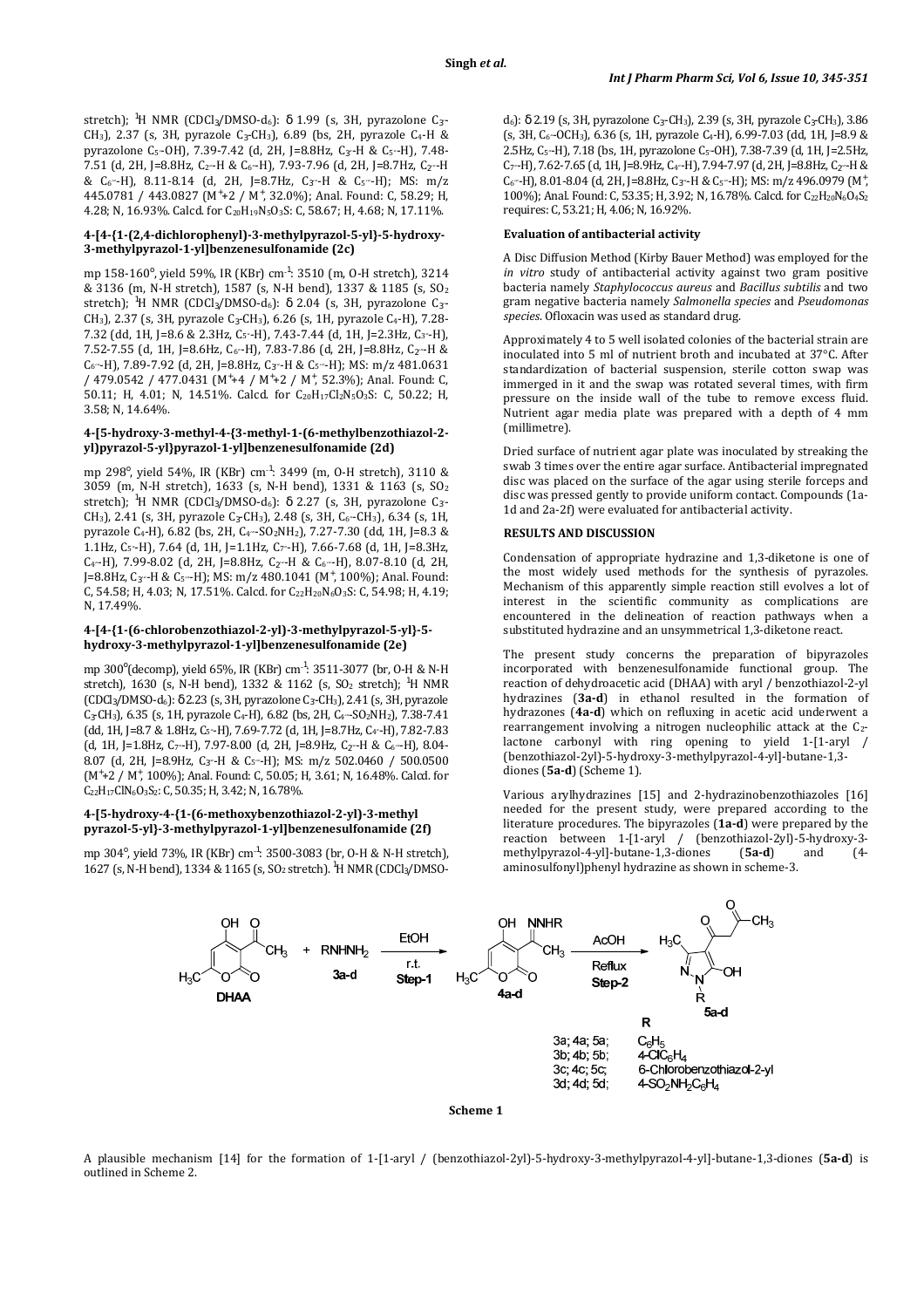

**Scheme 3** 



| Compound No.   | Structure                                                                                    | Formula                     | $\overline{\text{MW}}$ | amp (°C)      | <b>bYield</b> % |
|----------------|----------------------------------------------------------------------------------------------|-----------------------------|------------------------|---------------|-----------------|
| 4a             | $\overline{OH \quad CH_3 \quad H}$<br>$\overline{O}H \quad CH_3 \quad H$<br>$H_3C$<br>∩<br>∩ | $C_{14}H_{14}N_2O_3$        | 258.27                 | 211-212 (212) | $\bf 81$        |
| 4 <sub>b</sub> | $O$<br>$O$ $CH_3$ $H$<br>$H_3C$                                                              | $C_{14}H_{13}C1N_2O_3$      | 292.72                 | 250-252 (252) | 66              |
| 4c             | OH CH <sub>3</sub><br>$\sharp$<br>$H_3C$                                                     | $\rm C_{15}H_{12}CIN_3O_3S$ | 349.79                 | 185-186 (186) | 60              |
| 4d             | $OH$ $CH3$<br>2'<br>$H_3C_6$<br>$SO_2NH_2$<br>6<br>O<br>5                                    | $C_{14}H_{15}N_3O_5S$       | 337.35                 | 232-234       | 70              |
| 5a             | HO<br>CН <sub>3</sub>                                                                        | $C_{14}H_{14}N_2O_3$        | 258.27                 | 100-101 (102) | 66              |
| 5 <sub>b</sub> | CH3<br>HO<br>O<br>CI<br>СH <sub>3</sub><br>`CH <sub>3</sub>                                  | $C_{14}H_{13}C1N_2O_3$      | 292.72                 | 150 (151)     | 67              |
| 5c             | HO<br>CH <sub>3</sub><br>CH <sub>3</sub>                                                     | $C_{15}H_{12}ClN_3O_3S$     | 349.79                 | 216 (217)     | 63              |
| <b>5d</b>      | HO<br>$2^{\prime}$<br>$H_2NO_2S$<br>`CH <sub>3</sub><br>5<br>$3$ CH <sub>3</sub><br>6'       | $\rm{C}_{14}H_{15}N_3O_5S$  | 337.35                 | 195-197       | 55              |

auncorrected melting points, bsynthesized yields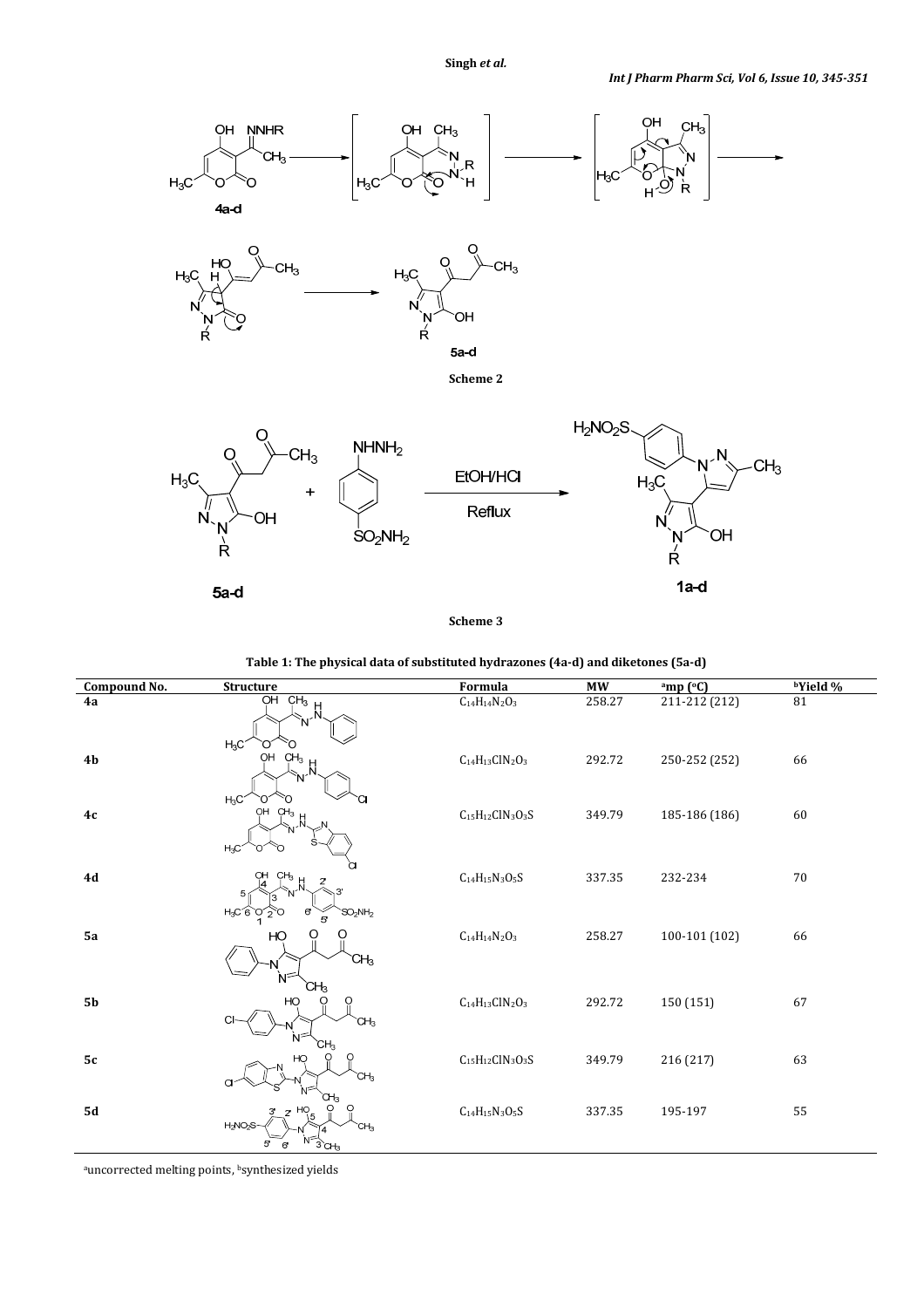Formally, Dehydroacetic acid (DHAA) possesses four sites for nucleophilic attack [17]. In principle, the condensation of either of the two nitrogen atoms of the hydrazine can occur on the side chain carbonyl group of DHAA followed by acidic arrangement involving a nitrogen nucleophilic attack at the C2-lactone carbonyl with ring opening leads to the formation of two isomeric β-diketones which on reaction with (4-aminosulfonyl)phenylhydrazine can yield four isomeric (bipyrazolyl)benzenesulfonamides (Scheme 4).



However, the determination of β-diketone structure will simplify the problem of assigning one of the four isomeric (bipyrazolyl) benzenesulfonamides. Literature results [18] showed that the secondary nitrogen atom is less nucleophilic than primary nitrogen atom; the most probable route for this reaction seems to be that leading to the formation of β-diketone **5**. The formation of βdiketone **5** is also supported by the similar results obtained in the literature [12, 14]. Further NOE experiment study provided convincing evidence that the β-diketone in our case is **5** not isomer **6**. Therefore, possibility of formation of (bipyrazolyl)benzene sulfonamides **8** and **9** stand discarded.

In the event, condensation of β-diketone **5a** with (4-aminosulfonyl) phenylhydrazine in absolute ethanol containing few drops of conc. HCl resulted in the formation of hydrazone followed by cyclization through an intramolecular Friedel-Crafts reaction yielded only a single product as confirmed by thin layer chromatography (TLC) and the 1H NMR spectra. The structure of this product was assigned as 4- [5-(5-hydroxy-3-methyl-1-phenylpyrazol-4-yl)-3-methylpyrazol-1 yl]benzenesulfonamide (**1a**), based on a rigorous analysis of its 300 MHz <sup>1</sup>H NMR spectrum. The 300 MHz <sup>1</sup>H NMR spectrum of compound **1a** showed two three-proton singlets due to two methyl groups appearing at δ1.95 and δ2.36 in the aliphatic region. It has earlier been observed through the NOE experimental study that upfield signal is due to methyl group located on the pyrazolone moiety  $(C_3 - CH_3)$  while the downfield signal is due to methyl group located on the pyrazole moiety (C<sub>3</sub>-CH<sub>3</sub>) [19].

The unexpected shielding of the 3-methyl protons of the pyrazolone moiety can be explained on the basis that the  $C_3$ -CH<sub>3</sub> protons fall in the shielding zone of the phenyl ring. The signal of the C<sub>3</sub>-CH<sub>3</sub> group at  $δ2.36$  in DMSO- $d<sub>6</sub>$  is singlet which showed that there is no coupling between this methyl group and  $C_4$ -H. This is the characteristics of a methyl group in position 3 of the pyrazole ring [20]. Had it been the isomeric  $7a$ , the signal for the methyl group would show allylic coupling of  $0.5-0.7$  Hz with  $C_4$ -H. These observations all support the structure **1a** for the isolated product.

Other compounds in this series **1b-1d** were prepared following the procedure similar to that adopted for **1a** by the reaction between βdiketones **5** and (4-aminosulfonyl)phenyl hydrazine. Their elemental analyses as well as spectral data were consistent with the assigned structures of all the new compounds.

After successful synthesis of compounds **1a-d**, we focused our attention on the synthesis of regioisomeric compounds **2a-f** in which the (4-aminosulfonyl)phenyl substituent is shifted to N-1 of pyrazolone moiety from the N-1 of the pyrazole ring. In a way it will amount to the shifting of the (4-aminosulfonyl)phenyl grouping from N-1 to the substituent at the 5-position of the pyrazole ring in the lead class 1,5-diarylpyrazoles. 1-Aryl/heterocyclyl-3-methyl-5- [1-(4-aminosulfonyl] phenyl-5-hydroxy-3-methyl pyrazol-4-yl] pyrazoles (**2a-f**) were synthesized by the reaction of 1-[1-(4 aminosulfonyl) phenyl-5-hydroxy-3-methylpyrazol-4-yl]-1,3 butandione (**5d**) with various aryl/heterocyclyl hydrazines following a reaction sequence similar to as shown earlier in Scheme **3**.

| Compound No.   | <b>Structure</b>                                                                                                                                  | Formula                                                       | <b>MW</b> | amp (°C) | <b>bYield</b> % |
|----------------|---------------------------------------------------------------------------------------------------------------------------------------------------|---------------------------------------------------------------|-----------|----------|-----------------|
| 1a             | 3"<br>SO <sub>2</sub> NH <sub>2</sub><br>2"<br>$N_{\sim N}$<br>5"<br>$H_3C$<br>6"OH<br>2"<br>3"<br>ч,<br>5<br>4<br>4"'<br>$H_3C_3$<br>ั5'''<br>6" | $\rm{C}_{20}H_{19}N_5O_3S$                                    | 409.46    | 152-154  | 51              |
| 1 <sub>b</sub> | $2^{3''}$<br>$SO_2$ NH <sub>2</sub><br>5"<br>$H_3C$<br>6"OH<br>ייר<br>$3^{\cdots}$<br>5<br>$\overline{4}$<br>СI<br>$H_3C_3N$<br>ั5""<br>6"        | $\rm{C}_{20}H_{18}CIN_5O_3S$                                  | 443.91    | 187-189  | 53              |
| 1c             | 3"<br>$SO_2$ NH <sub>2</sub><br>$\overline{z}$<br>$5^{\circ}$<br>$H_3C$ -<br>6"OH<br>3<br>4"<br>51<br>$4^{5}$<br>5"<br>$H_3C_3$ N<br>`Cl<br>7.5   | $\rm{C}_{21}\rm{H}_{17}\rm{C}l\rm{N}_{6}\rm{O}_{3}\rm{S}_{2}$ | 500.98    | 276-277  | 52              |

#### **Table 2: The physical data of bipyrazoles (1a-d) and (2a-f)**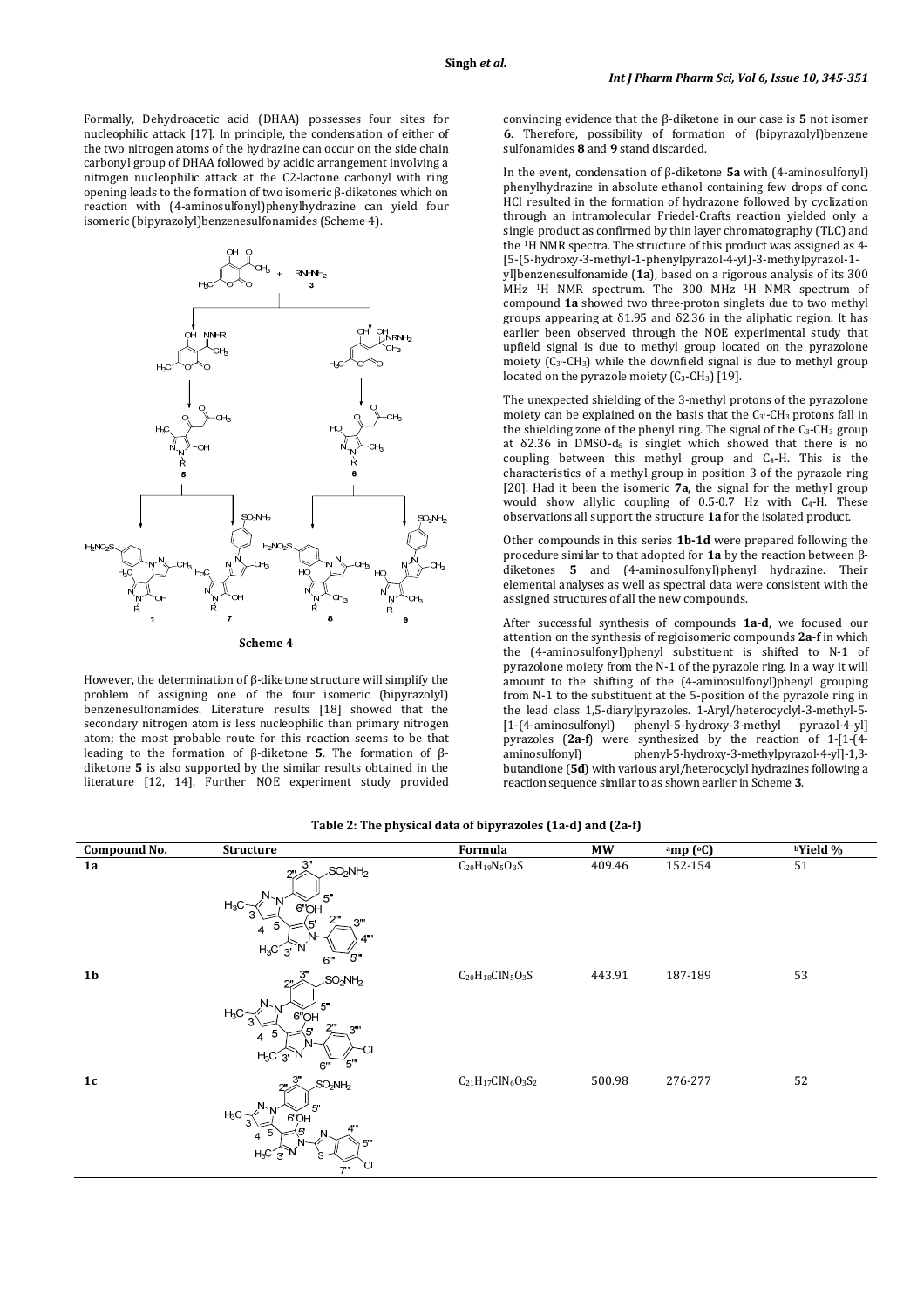# **Singh** *et al.*

| $\overline{1d}$ | 3<br>SO <sub>2</sub> NH <sub>2</sub>                                       | $C_{20}H_{20}N_6O_5S_2$                                       | 488.54 | 284 (decomp) | 54 |
|-----------------|----------------------------------------------------------------------------|---------------------------------------------------------------|--------|--------------|----|
|                 | $H_3C$<br>3"<br>4<br>SO <sub>2</sub> NH <sub>2</sub><br>H3C<br>5"<br>6"    |                                                               |        |              |    |
| 2a              | $H_3C$<br>3"<br>$SO_2NH_2$                                                 | $\rm{C}_{20}H_{19}N_5O_3S$                                    | 409.46 | 199-200      | 42 |
| 2 <sub>b</sub>  | 6" 5"<br>$H_3C$<br>3"<br>$SO_2NH_2$                                        | $\rm{C}_{20}H_{18}CIN_5O_3S$                                  | 443.91 | 290          | 53 |
| $2\mathfrak{c}$ | 6" 5"<br>ഭ"വ⊢<br>$H_3C$<br>з"<br>4"<br>$SO_2NH_2$<br>$H_3C$                | $\rm{C}_{20}H_{17}Cl_2N_5O_3S$                                | 478.35 | 158-160      | 59 |
| $2\,\mathrm{d}$ | 6" 5"<br>$H_3C$<br>بە<br>SO <sub>2</sub> NH <sub>2</sub><br>H <sub>3</sub> | $C_{22}H_{20}N_6O_3S_2$                                       | 480.56 | 298          | 54 |
| $2\mathsf{e}$   | $6''''$ 5"<br>$\mathsf{H}_3\mathsf{C}$<br>٦<br>$SO_2NH_2$<br>$H_3C_3$      | $\rm{C}_{21}\rm{H}_{17}\rm{C}l\rm{N}_{6}\rm{O}_{3}\rm{S}_{2}$ | 500.98 | 300(decomp)  | 65 |
| 2f              | 6" 5"<br>$H_3C$<br>SO <sub>2</sub> NH <sub>2</sub><br>H3C<br>6" 5"         | $C_{22}H_{20}N_6O_4S_2$                                       | 496.56 | 304          | 73 |

auncorrected melting points, bsynthesized yields

### **Table 3: Antibacterial activity of synthesized compounds**

| Zone of Inhibition in mm (millimetre) |                  |            |                  |               |                  |            |                    |               |
|---------------------------------------|------------------|------------|------------------|---------------|------------------|------------|--------------------|---------------|
| Compounds                             | Salmonella       | $\%$       | Pseudomonas      | $\frac{0}{0}$ | S. aureus        | $\%$       | <b>B.</b> subtilis | $\frac{0}{0}$ |
|                                       | sp               | Inhibition | Sp.              | Inhibition    |                  | Inhibition |                    | Inhibition    |
| 1a                                    | $17.4 \pm 1.000$ | 60.83      | $17.2 \pm 0.866$ | 60.35         | $19.2 \pm 0.860$ | 67.36      | $16.8 \pm 2.160$   | 54.01         |
| 1 <sub>b</sub>                        | $15.2 \pm 1.000$ | 53.14      | $14.9 \pm 0.866$ | 52.28         | $16.9 \pm 0.860$ | 59.30      | $14.8 \pm 2.160$   | 47.59         |
| 1c                                    | $14.4 \pm 1.000$ | 50.34      | $13.6 \pm 0.866$ | 47.72         | $15.5 \pm 0.860$ | 54.38      | $13.8 \pm 2.160$   | 44.37         |
| 1d                                    | $13.3 \pm 1.000$ | 46.50      | $13.1 \pm 0.866$ | 45.96         | $15.1 \pm 0.860$ | 52.98      | $15.8 \pm 2.160$   | 50.80         |
| 2a                                    | $16.2 \pm 1.000$ | 56.64      | $16.5 \pm 0.866$ | 57.89         | $19.5 \pm 0.860$ | 68.42      | $14.6 \pm 2.160$   | 46.94         |
| 2 <sub>b</sub>                        | $17.8 \pm 1.000$ | 62.23      | $17.2 \pm 0.866$ | 60.35         | $19.2 \pm 0.860$ | 67.36      | $17.3 \pm 2.160$   | 55.63         |
| 2c                                    | $12.6 \pm 1.000$ | 44.05      | $12.2 \pm 0.866$ | 42.80         | $15.2 \pm 0.860$ | 53.33      | $12.8 \pm 2.160$   | 41.15         |
| 2d                                    | $14.9 \pm 1.000$ | 52.09      | $14.2 \pm 0.866$ | 49.82         | $17.2 \pm 0.860$ | 60.35      | $14.6 \pm 2.160$   | 46.94         |
| 2e                                    | $12.3 \pm 1.000$ | 43.00      | $12.2 \pm 0.866$ | 42.80         | $14.2 \pm 0.860$ | 49.82      | $12.9 \pm 2.160$   | 41.48         |
| 2f                                    | $18.2 \pm 1.000$ | 63.63      | $17.7 \pm 0.866$ | 62.10         | $16.7 \pm 0.860$ | 58.59      | $18.1 \pm 2.160$   | 58.20         |
| Ofloxacin                             | 28.6±1.890       | 100        | $28.5 \pm 1.800$ | 100           | $28.5 \pm 1.510$ | 100        | $31.1 \pm 1.500$   | 100           |

Data presented in Mean  $\pm$  SD (N=3), Concentration of derivatives =  $25\mu g/dish$ , Concentration of Ofloxacin =  $25\mu g/ml$ 

#### **Evaluation of antibacterial Activity**

The compounds were evaluated for antibacterial activity using disc diffusion method. A few of the compounds showed moderate activity comparing to standard drug. The data is given in the Table-3.

The results revealed that compounds **1a**, **2b** and **2f** exhibited good antibacterial activity and **1b**, **1c**, **2a**, and **2d** showed moderate antibacterial activity as compared with standard drug Ofloxacin.

### **CONCLUSION**

This study provides the simple method for the synthesis of new benzenzenesulfonamide based bipyrazoles which plays important role in numerous bioactive compounds. The compounds were evaluated for antibacterial activity using disc diffusion method. The results revealed that compounds **1a**, **2b** and **2f** exhibited good antibacterial activity and **1b**, **1c**, **2a**, and **2d** showed moderate antibacterial activity as compared with standard drug Ofloxacin.